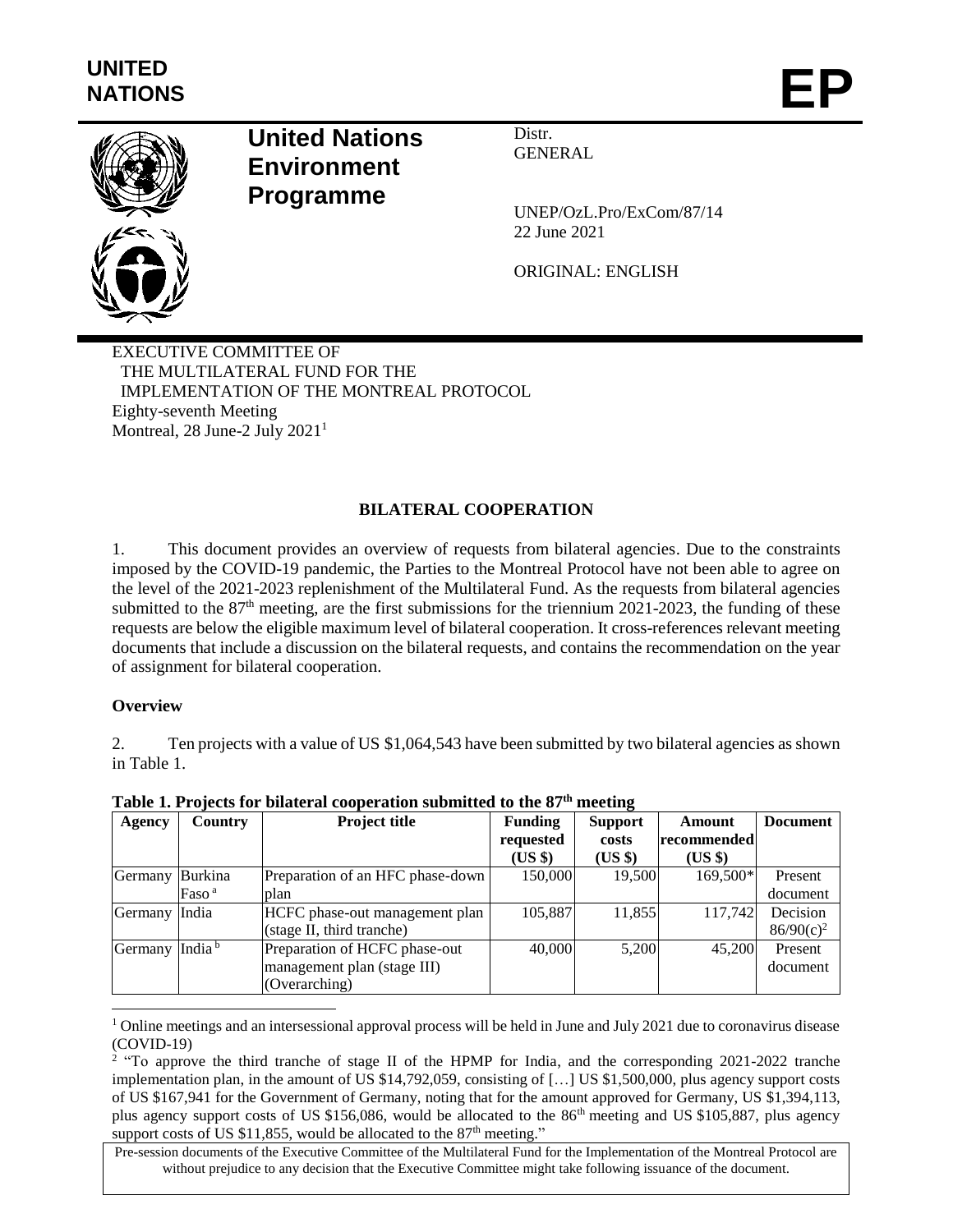| Agency          | Country                            | Project title                        | <b>Funding</b> | <b>Support</b> | Amount      | <b>Document</b> |
|-----------------|------------------------------------|--------------------------------------|----------------|----------------|-------------|-----------------|
|                 |                                    |                                      | requested      | costs          | recommended |                 |
|                 |                                    |                                      | (US \$)        | (US \$)        | $(US \$     |                 |
| Germany         | Islamic                            | Preparation of HCFC phase-out        | 25,000         | 3,250          | 28,250      | Present         |
|                 | Republic of                        | III<br>management<br>plan<br>(stage) |                |                |             | document        |
|                 | Iran <sup>c</sup>                  | refrigeration<br>(industrial<br>and  |                |                |             |                 |
|                 |                                    | industrial air-conditioning)         |                |                |             |                 |
| Germany         | Islamic                            | Preparation of HCFC phase-out        | 15,000         | 1,950          | 16,950      | Present         |
|                 | Republic of                        | management plan (stage III)          |                |                |             | document        |
|                 | $\operatorname{Iran}$ <sup>c</sup> | (Overarching)                        |                |                |             |                 |
| Germany         | Lesotho                            | HCFC phase-out management plan       | 168,900        | 21,957         | 190,857*    | (1)             |
|                 |                                    | (stage II, first tranche)            |                |                |             |                 |
| Germany         | Liberia                            | Preparation of an HFC phase-down     | 130,000        | 16,900         | 146,900*    | Present         |
|                 |                                    | plan                                 |                |                |             | document        |
|                 | Germany Mauritius <sup>a</sup>     | Preparation of an HFC phase-down     | 150,000        | 19,500         | 169,500*    | Present         |
|                 |                                    | plan                                 |                |                |             | document        |
| Germany         | Papua New                          | HCFC phase-out management plan       | 134,000        | 15,812         | 149,812     | (2)             |
|                 | Guinea                             | (stage I, fourth tranche)            |                |                |             |                 |
| <b>Subtotal</b> |                                    |                                      | 918,787        | 115,924        | 1,034,711   |                 |
| Japan           | Vietnam                            | HCFC phase-out management plan       | 26,400         | 3,432          | 29,832      | (3)             |
|                 |                                    | (stage II, third tranche)            |                |                |             |                 |
| <b>Subtotal</b> |                                    |                                      | 26,400         | 3,432          | 29,832      |                 |
| <b>Total</b>    |                                    |                                      | 945,187        | 119,356        | 1,064,543   |                 |

\*Individual consideration

(1) UNEP/OzL.Pro/ExCom/87/31

(2) UNEP/OzL.Pro/ExCom/87/32

(3) UNEP/OzL.Pro/ExCom/87/40

<sup>a</sup> Requests forwarded from the 86<sup>th</sup> meeting presented in document UNEP/OzL.Pro/ExCom/86/32

b UNDP as lead implementing agency, and UNEP as cooperating implementing agency.

<sup>c</sup>UNDP as lead implementing agency, and UNEP and UNIDO as cooperating implementing agencies.

### **India and Islamic Republic of Iran: Project preparation for HCFC phase-out management plans**

### **Project description**

3. The Government of Germany submitted requests for the preparation of stage III of the HPMPs for two Article 5 countries as cooperating bilateral agency, with UNDP as lead implementing agency and UNEP as cooperating implementing agency for India and the Islamic Republic of Iran and with UNIDO as an additional cooperating agency for the Islamic Republic of Iran, and also requested project preparation funding for an investment activity in the Islamic Republic of Iran in the industrial refrigeration and airconditioning (RAC) sector as part of stage III of the HPMP, as shown in Table 3. For India and the Islamic Republic of Iran, UNDP as lead implementing agency, has requested US \$440,000, plus agency support costs of US \$30,800 in total; and UNEP as cooperating implementing agency has requested US \$35,000, plus agency support costs of US \$4,550 in total; and UNIDO as an additional cooperating implementing agency for the Islamic Republic of Iran has requested US \$65,000, plus agency support costs of US \$4,550, in their respective work programmes for 2021<sup>3</sup>.

4. UNDP as lead implementing agency, provided a description of the activities required for the preparation of an overarching strategy for stage III of the HPMPs for India and the Islamic Republic of Iran, and for the preparation for investment projects in the industrial RAC sector for the Islamic Republic of Iran, and the corresponding costs in its work programme.<sup>4</sup>

 $\overline{\phantom{a}}$ 

<sup>3</sup> UNDP (UNEP/OzL.Pro/ExCom/87/15); UNEP (UNEP/OzL.Pro/ExCom/87/16); and UNIDO (UNEP/OzL.Pro/ExCom/87/17)

<sup>4</sup> UNEP/OzL.Pro/ExCom/87/15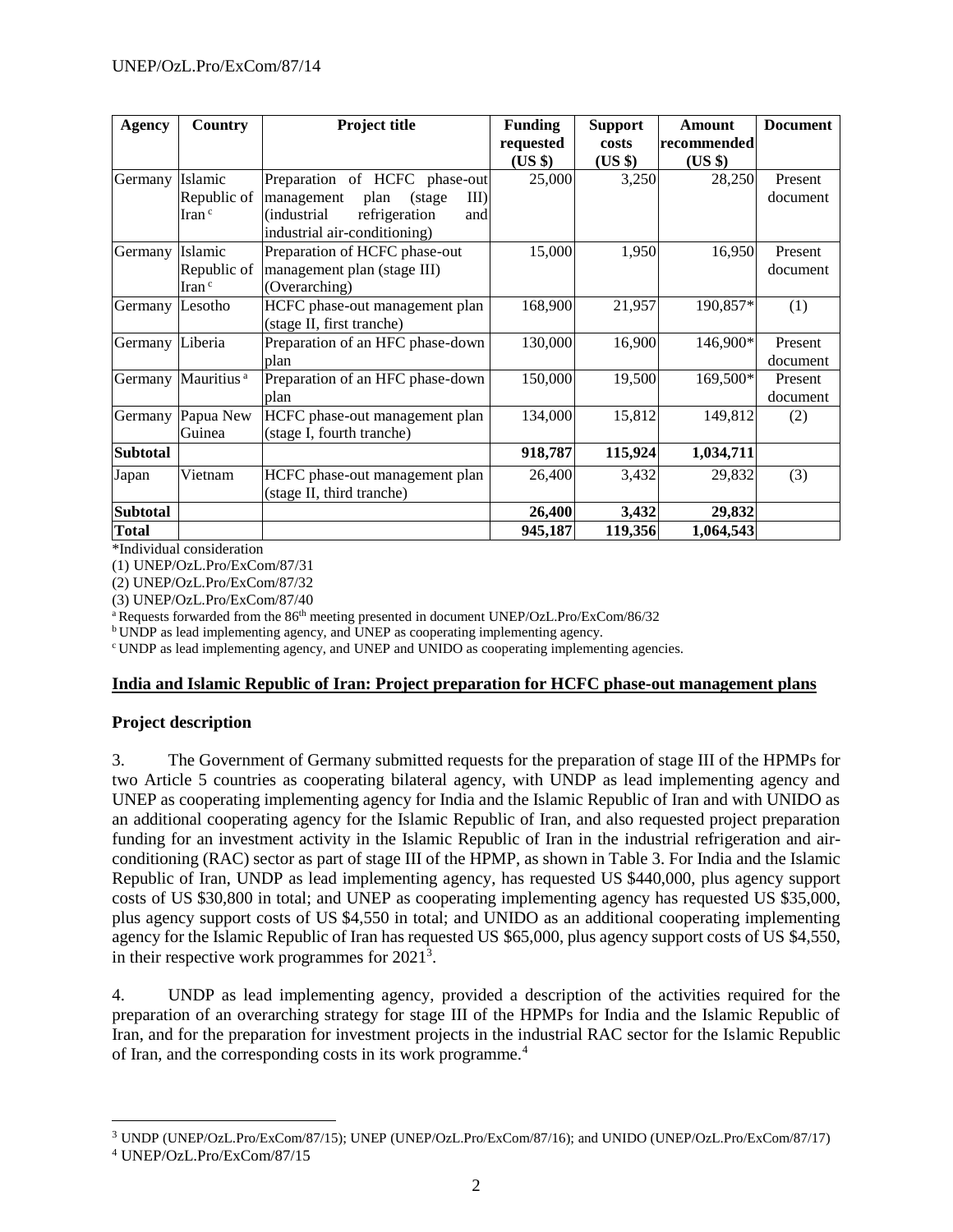## **Secretariat's comments**

5. The Secretariat noted that the submissions for the request for project preparation were consistent with the requirements in decision  $71/42$ ,<sup>5</sup> and that stage III of the HPMPs for India and the Islamic Republic of Iran will phase out the remaining consumption of HCFCs by 1 January 2030, except for the servicing tail.

## **Secretariat's recommendations**

6. The Secretariat recommends blanket approval for project preparation for stage III of the HCFC phase-out management plan (HPMP) for India and the Islamic Republic of Iran at the level of funding shown in Table 3.

## **Burkina Faso, Liberia and Mauritius: Project preparation for HFC phase-down management plans**

## Project preparation requests submitted to the 86<sup>th</sup> meeting

7. At the 86th meeting, the Government of Germany submitted requests for funding for the preparation of HFC phase-down management plans for Burkina Faso and Mauritius, as designated bilateral agency,<sup>6</sup> as listed in Table 3. These funding requests, submitted for individual consideration, were not considered at the  $86<sup>th</sup>$  meeting, and were deferred to the  $87<sup>th</sup>$  meeting in light of the discussion of the Draft guidelines for the preparation of HFC phase-down plans for Article 5 countries at the  $86<sup>th</sup>$  meeting,<sup>7</sup> and in line with decision 86/55. Accordingly, the proposals submitted to the 86<sup>th</sup> meeting have been included in the present document.

### Project preparation for HFC phase-down management plans

# **Project description**

8. The Government of Germany submitted a request to the present meeting for the preparation of the HFC phase-down management plans for one country as the designated bilateral agency as shown in Table 3.

### **Secretariat's comments**

9. As the designated bilateral agency, the Government of Germany provided a description of the activities required for the preparation of an overarching strategy for HFC phase-down for the three countries, information related to estimated imports of HFCs and HFC blends; activities to be implemented during project preparation including a survey of HFC consumption; stakeholder meetings and consultations; support for the HFC licencing and quotas system; awareness raising; HFC phase-down strategy development; and technical support to finalize the phase-down plan. The funding amount for the preparation of the project proposals requested at the 86<sup>th</sup> meeting was based on the funding for enabling activities (contained in decision 79/46(c)); however, the funding requested at the present meeting is based on the proposed Draft guidelines for the preparation of HFC phase-down plans,<sup>8</sup> which were submitted to the 86<sup>th</sup> meeting and deferred to the 87<sup>th</sup> for further discussion.

 $\overline{\phantom{a}}$ 

<sup>5</sup> Guidelines for funding the preparation of stage II of the HCFC phase-out management plans (HPMPs) for Article 5 countries

<sup>6</sup> UNEP/OzL.Pro/ExCom/86/32

 $7$  Agenda item 13(c)

<sup>8</sup> UNEP/OzL.Pro/ExCom/86/88